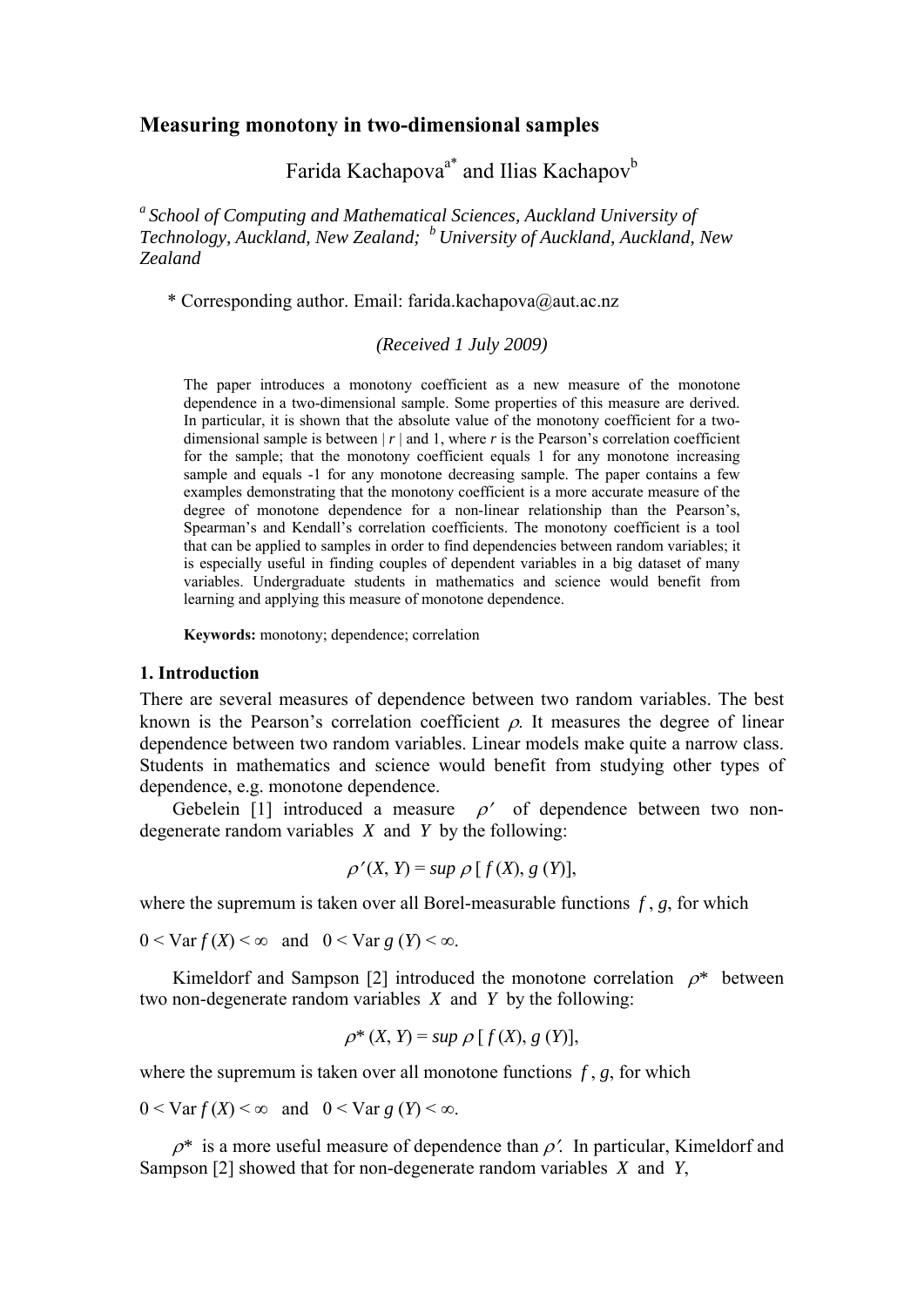$\rho^*$  (*X*, *Y*) = 0 if and only if *X* and *Y* are independent. They also showed that if *X* and *Y* are monotone dependent, then  $\rho^*$  (*X*, *Y*) = 1; but the converse implication is false.

Mayer [3] introduced another monotone correlation coefficient  $m_{xy}$  (defined in terms of a supremum over all monotone functions) and used it to estimate  $\rho$ .

Thus, the existing monotone correlation coefficients are defined for random variables in terms of a supremum, that is in non-constructive (non-algorithmic) way. Such coefficients cannot be easily calculated and applied.

For samples the most common measures of dependence are the Pearson's sample correlation coefficient, Spearman's and Kendall's rank correlation coefficients (see, for example, [4]). The last two statistics are used for ordinal data and numerical data converted to rankings. These two statistics measure the degree of monotone dependence between the ranks of the data. We did not find in literature a more accurate sample measure of monotony for continuous data.

In this paper we introduce the monotony coefficient *rm*, which measures the degree of monotone dependence in a finite two-dimensional sample without converting it to rankings. The monotone dependence measured by this coefficient is a more general and important relation than the linear dependence measured by the Pearson correlation. The monotony coefficient is defined in simple terms and the proof of its properties involves only simple algebra. So the monotony coefficient can be included in undergraduate statistics courses along with the Pearson correlation. It would expand the students' perspective on statistical dependencies.

### **2. Notations**

For a sample  $x = (x_1, x_2, \ldots, x_n)$  we will use notations  $\bar{x}$  for the sample mean and  $s_x$ for the sample standard deviation. For a two-dimensional sample  $\begin{bmatrix} x_1 \\ y_2 \end{bmatrix}$ ,...,  $\begin{bmatrix} x_n \\ y_n \end{bmatrix}$ ⎠ ⎞  $\Big\}$ ⎝  $\sqrt{2}$  $\overline{\phantom{a}}$ ⎠  $\setminus$  $\Big\}$ ⎝  $\sqrt{2}$ *n n y x y*  $x_1$ ,..., 1  $\left| \begin{array}{c} 1 \\ \ldots \end{array} \right|$   $\left| \begin{array}{c} \lambda_n \\ \end{array} \right|$  there are two corresponding one-dimensional samples:  $x = (x_1, \ldots, x_n)$  and  $y = (y_1, \ldots, y_n)$ ,

so in short we denote the two-dimensional sample as  $\begin{bmatrix} x \\ y \end{bmatrix}$ ⎠  $\setminus$  $\overline{\phantom{a}}$ ⎝  $\big($ *y x* . The sample covariance is

defined by  $s(x, y) = \frac{1}{n-1} \sum_{i=1}^{n} (x_i - \overline{x})(y_i - \overline{y})$ *n i*  $s(x, y) = \frac{1}{n-1} \sum_{i=1}^{n} (x_i - \overline{x})(y_i - \overline{y})$ . The Pearson's coefficient of correlation

is defined by  $r (x, y) = \frac{s(x, y)}{2}$  $S_x \cdot S_y$ *s x y* ⋅  $\frac{y}{x}$ .

The sample  $x = (x_1, x_2,..., x_n)$  is called **constant** if  $x_1 = x_2 = ... = x_n$ .

## **3. Monotone covariance**

First we introduce a new type of sample covariance *sm* (where *m* stands for monotone).

**Definition 1.** Suppose  $x = (x_1, x_2, \ldots, x_n)$  is a finite sample.

1)  $x^* = (x_1^*, x_2^*, \dots, x_n^*)$  denotes the sample of the same numbers in ascending order:  $x_1^* \le x_2^* \le ... \le x_n^*$ .

**2)**  $x' = (x_1', x_2', \ldots, x_n')$  denotes the sample of the same numbers in descending order:  $x_1' > x_2' > ... > x_n'$ .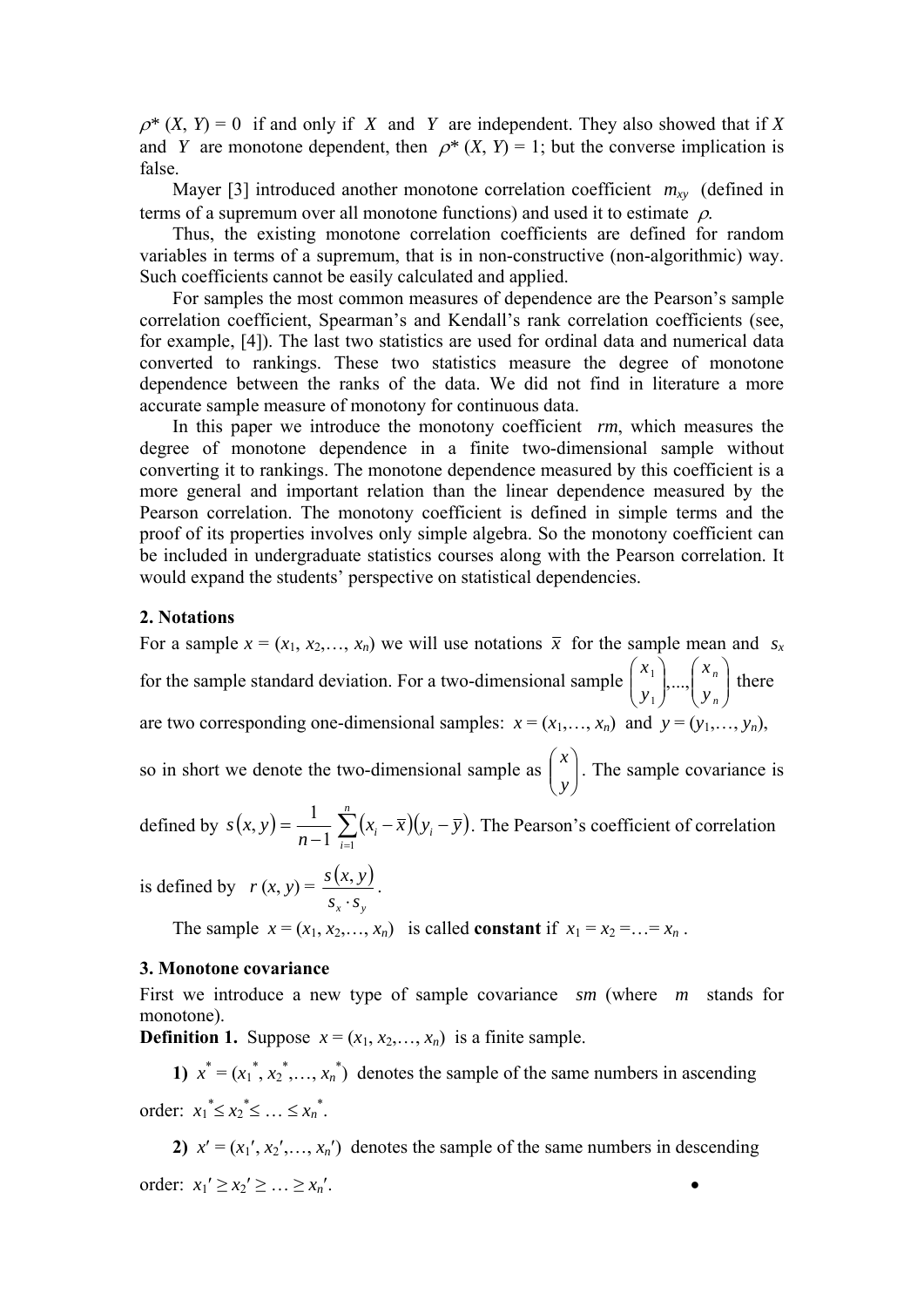**Definition 2.** Suppose  $\begin{bmatrix} x \\ y \end{bmatrix}$ ⎠ ⎞  $\parallel$ ⎝  $\big($ *y x* is a two-dimensional sample. Its **monotone covariance** 

$$
sm \text{ is defined by: } \quad sm(x, y) = \begin{cases} s(x^*, y^*) & \text{if } s(x, y) > 0, \\ 0 & \text{if } s(x, y) = 0, \\ s(x^*, y') & \text{if } s(x, y) < 0. \end{cases}
$$

**Definition 3.** Suppose  $\begin{bmatrix} x_1 \\ y_1 \end{bmatrix}, \begin{bmatrix} x_2 \\ y_2 \end{bmatrix},..., \begin{bmatrix} x_n \\ y_n \end{bmatrix}$ ⎠ ⎞  $\Big\}$ ⎝  $\big($  $\overline{\phantom{a}}$ ⎠ ⎞  $\vert$ ⎝  $\sqrt{}$  $\sqrt{2}$ ⎠  $\setminus$  $\overline{\phantom{a}}$ ⎝  $\big($ *n n y x y x y*  $\left[ x_1 \right]$ ,  $\left[ x_2 \right]$ ,..., 2 2 1  $\left[\begin{array}{c}1\end{array}\right], \left[\begin{array}{c}x_2\end{array}\right], \ldots, \left[\begin{array}{c}x_n\end{array}\right]$  is a two-dimensional sample.

**1)** The sample is called **monotone increasing** if both samples *x* and *y* are not constant and for any  $i, j = 1, 2, \ldots, n$ ,

$$
x_i \leq x_j \quad \Rightarrow \quad y_i \leq y_j \; .
$$

**2)** The sample is called **monotone decreasing** if both samples *x* and *y* are not constant and for any  $i, j = 1, 2, \ldots, n$ ,

$$
x_i \le x_j \quad \Rightarrow \quad y_i \ge y_j \; .
$$

**3)** The sample is called **monotone** if it is monotone increasing or decreasing.  $\bullet$ Obviously the Definition 3 is symmetrical with respect to *x* and *y*.

To study properties of the monotone covariance, we need the following lemmas.

**Lemma 1.** 
$$
s(x^*, y^*) = s(x', y')
$$
.  
\n**Lemma 2.**  $s(x^*, y') = s(x', y^*)$ .  
\n**Lemma 3.** Suppose  $\begin{pmatrix} u \\ v \end{pmatrix}$  is a two-dimensional sample.  
\n**1)** If  $\begin{pmatrix} u \\ v \end{pmatrix}$  is monotone increasing,  $\sum_{i=1}^{n} u_i = 0$  and  $\sum_{i=1}^{n} v_i = 0$ 

⎠

⎝

*v*

**2)** If 
$$
\begin{pmatrix} u \\ v \end{pmatrix}
$$
 is monotone decreasing,  $\sum_{i=1}^{n} u_i = 0$  and  $\sum_{i=1}^{n} v_i = 0$ , then  $\sum_{i=1}^{n} u_i v_i < 0$ .

 $\sum_{i=1}^n v_i =$ *i*

 $v_i = 0$ , then  $\sum u_i v_i > 0$ .

*i*

 $\sum_{i=1}^{n} u_i v_i >$ 

 $u_i v_i > 0$ .

*i*

**Lemma 4.** Suppose  $\begin{bmatrix} x \\ y \end{bmatrix}$ ⎠  $\setminus$  $\parallel$ ⎝  $\big($ *y x* is a two-dimensional sample. 1) If  $\begin{bmatrix} x \\ y \end{bmatrix}$ ⎠  $\setminus$  $\overline{\phantom{a}}$ ⎝  $\big($ *y x* is monotone increasing, then  $s(x, y) > 0$ .

**2**) If  $\begin{bmatrix} x \\ y \end{bmatrix}$ ⎠ ⎞  $\overline{\phantom{a}}$ ⎝  $\sqrt{}$ *y x* is monotone decreasing, then  $s(x, y) < 0$ .

**Lemma 5.** If the samples *x* and *y* are not constant, then

$$
s(x^*, y^*) > 0
$$
 and  $s(x^*, y') < 0$ .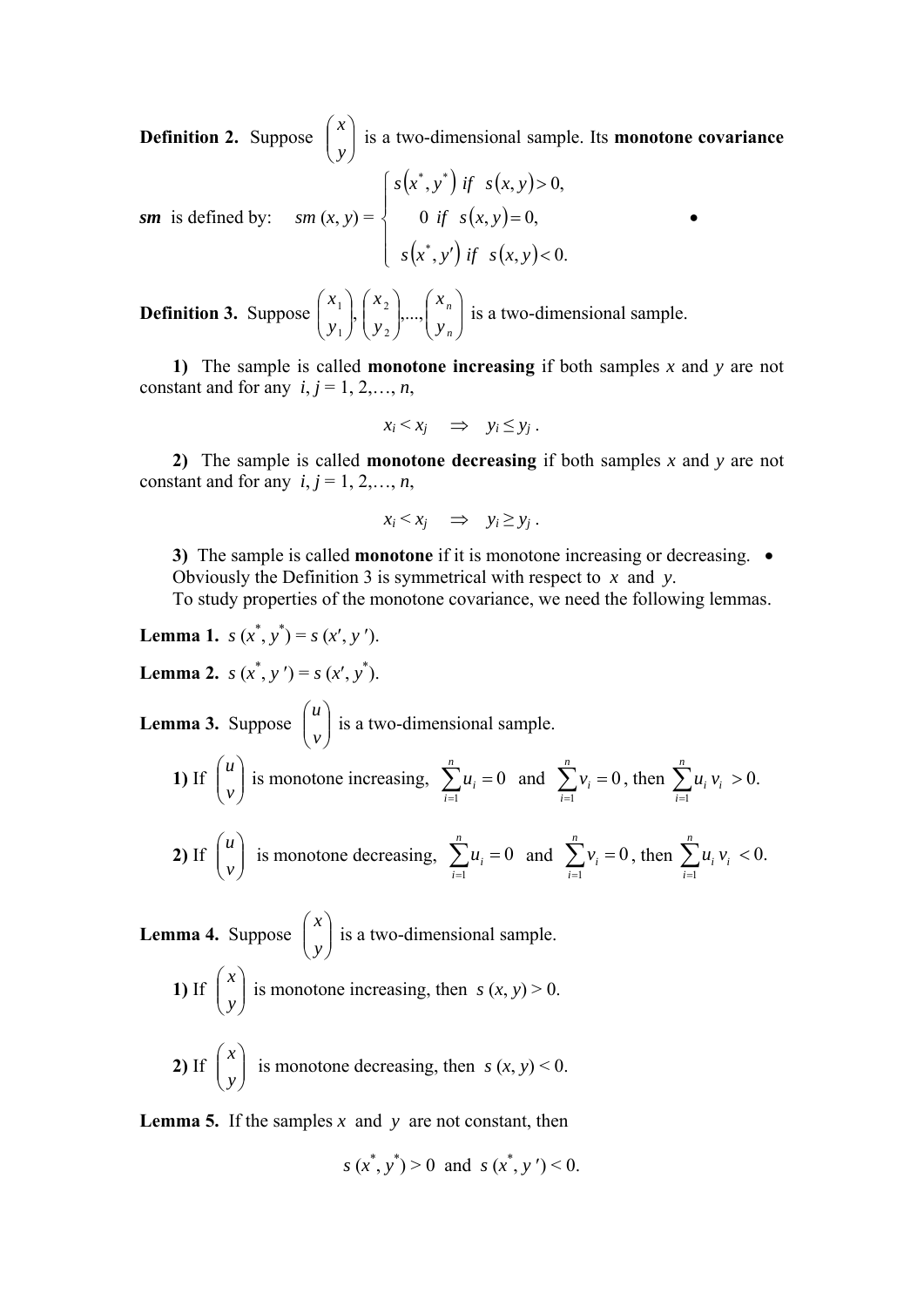**Lemma 6. 1)**  $s(x, y) \leq s(x^*, y^*)$ .

2) 
$$
\begin{pmatrix} x \\ y \end{pmatrix}
$$
 is monotone increasing  $\Leftrightarrow$   $(s(x, y) > 0 \text{ and } s(x, y) = s(x^*, y^*)$ .

**Lemma 7. 1**)  $s(x^*, y') \leq s(x, y)$ .

2) 
$$
\begin{pmatrix} x \\ y \end{pmatrix}
$$
 is monotone decreasing  $\Leftrightarrow$   $(s(x, y) < 0 \text{ and } s(x^*, y') = s(x, y)).$ 

The proofs for these lemmas are given in [5]. They involve only basic algebra and mathematical induction; each lemma follows from the previous ones. **Theorem 1. Properties of the monotone covariance.** For the two-dimensional

sample 
$$
\begin{pmatrix} x \\ y \end{pmatrix}
$$
 the following holds.  
\n1)  $|s(x, y)| \le |sm(x, y)| \le s_x \cdot s_y$ .  
\n2)  $sm(x, y) = 0 \iff s(x, y) = 0$ .  
\n3)  $sm(x, y) > 0 \iff s(x, y) > 0$ .  
\n4)  $sm(x, y) < 0 \iff s(x, y) < 0$ .  
\n5)  $\begin{pmatrix} x \\ y \end{pmatrix}$  is monotone increasing  $\iff (s(x, y) > 0 \text{ and } sm(x, y) = s(x, y))$ .  
\n6)  $\begin{pmatrix} x \\ y \end{pmatrix}$  is monotone decreasing  $\iff (s(x, y) < 0 \text{ and } sm(x, y) = s(x, y))$ .  
\n7)  $\begin{pmatrix} x \\ y \end{pmatrix}$  is monotone  $\iff (s(x, y) \neq 0 \text{ and } sm(x, y) = s(x, y))$ .

**Proof**: 1) First we prove the left inequality. If  $s(x, y) = 0$ , then it is obvious. Assume *s* (*x*, *y*) ≠ 0. If *s* (*x*, *y*) > 0, then by Lemma 6.1),  $0 < s$  (*x*, *y*) ≤ *s* ( $x$ <sup>\*</sup>,  $y$ <sup>\*</sup>) = *sm* (*x*, *y*). If  $s(x, y) < 0$ , then  $sm(x, y) = s(x^*, y') \le s(x, y) < 0$  by Lemma 7.1). In both cases  $| s (x, y) | \le | sm (x, y) |$ .

Now we will prove the right inequality. Obviously,  $s_{y*} = s_{x*}$ ,  $s_{y*} = s_{y*} = s_{y*}$ . By a well-known property of the covariance,  $|s(x^*, y^*)| \leq s_x \cdot s_y$  and  $|s(x^*, y^*)| \leq s_x \cdot s_y$ , which proves  $|\, sm(x, y) | \leq s_y \cdot s_y$ .

- 2)  $\Rightarrow$  Suppose *sm* (*x*, *y*) = 0. By 1),  $|s(x, y)| \le |sm(x, y)| = 0$ , so  $s(x, y) = 0$ .  $\Leftarrow$  Suppose *s* (*x*, *y*) = 0. Then by the definition *sm*(*x*, *y*) = 0.
- 3)  $\Rightarrow$  Suppose *sm* (*x*, *y*) > 0. Then by 2), *s*(*x*, *y*)  $\neq$  0 and the samples *x* and *y* are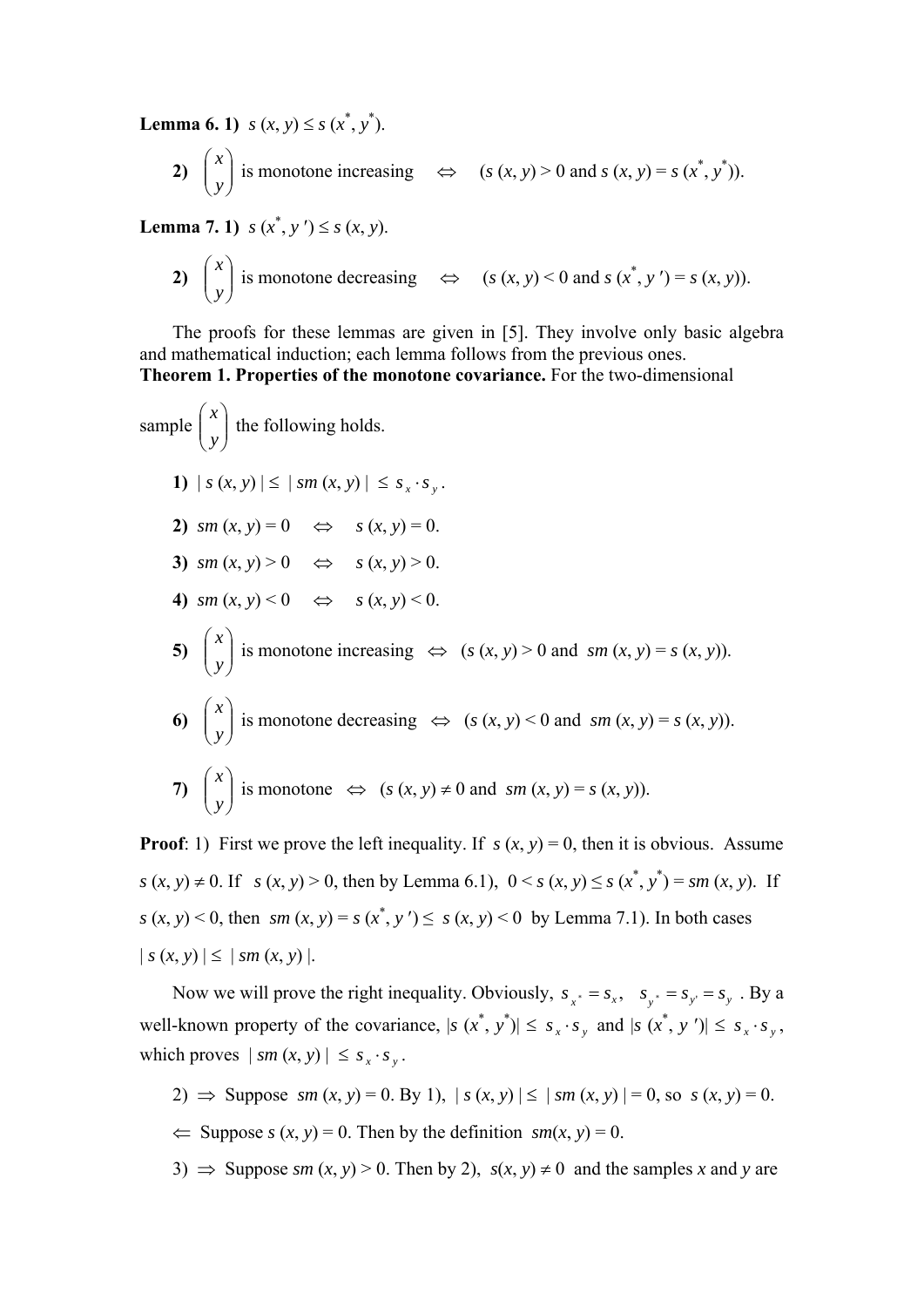not constant. If  $s(x, y) < 0$ , then  $sm(x, y) = s(x^*, y') < 0$  by Lemma 5; contradiction. So  $s(x, y) > 0$ .

 $\Leftarrow$  Suppose  $s(x, y) > 0$ . Then the samples x and y are not constant and *sm*  $(x, y) = s(x^*, y^*) > 0$  by Lemma 5.

4) follows immediately from 2) and 3).

5) 
$$
\Rightarrow
$$
 Suppose  $\begin{pmatrix} x \\ y \end{pmatrix}$  is monotone increasing. Then by Lemma 6.2),  $s(x, y) > 0$ 

and *sm*  $(x, y) = s(x^*, y^*) = s(x, y)$ .

 $\Leftarrow$  Suppose  $s(x, y) > 0$  and  $sm(x, y) = s(x, y)$ . Then  $s(x^*, y^*) = s(x, y)$  and  $\overline{\phantom{a}}$ ⎠ ⎞  $\parallel$ ⎝  $\sqrt{}$ *y x* is monotone increasing by Lemma 6.2).

6)  $\Rightarrow$  Suppose  $\begin{pmatrix} x \\ y \end{pmatrix}$ ⎠ ⎞  $\overline{\phantom{a}}$ ⎝  $\big($ *y x* is monotone decreasing. Then by Lemma 7.2),  $s(x, y) < 0$ and *sm*  $(x, y) = s(x^*, y') = s(x, y)$ .

 $\Leftarrow$  Suppose  $s(x, y) < 0$  and  $sm(x, y) = s(x, y)$ . Then  $s(x^*, y') = s(x, y)$  and  $\overline{\phantom{a}}$ ⎠ ⎞  $\parallel$ ⎝  $\big($ *y x* is monotone decreasing by Lemma 7.2).

7)  $\Rightarrow$  Suppose  $\begin{pmatrix} x \\ y \end{pmatrix}$ ⎠ ⎞  $\parallel$ ⎝  $\big($ *y x* is monotone. Then it is monotone increasing or monotone

decreasing. In both cases  $s(x, y) \neq 0$  and  $sm(x, y) = s(x, y)$  by 5) and 6).

$$
≤\n Suppose s (x, y) ≠ 0 and sm (x, y) = s (x, y). If s (x, y) > 0, then\n  $\begin{pmatrix} x \\ y \end{pmatrix}$  is monotone by 5). If s (x, y) < 0, then\n  $\begin{pmatrix} x \\ y \end{pmatrix}$  is monotone by 6.
$$

Part 5) of Theorem 1 says, in particular, that  $s(x, y) > 0$  for any monotone increasing sample  $\begin{bmatrix} x \\ y \end{bmatrix}$ ⎠ ⎞  $\overline{\phantom{a}}$ ⎝  $\big($ *y x* . It is a well-known property of the covariance, but it is hard to find proof for it in literature. A similar, but a non-strict inequality is proven for the population covariance in [6] and [7].

#### **4. Monotony coefficient**

Next we introduce a normalized measure of monotony. **Definition 4.** The **monotony coefficient** *rm* is defined by:

$$
rm(x, y) = \begin{cases} 0 & \text{if } s(x, y) = 0, \\ \frac{|s(x, y)|}{sm(x, y)} & \text{if } s(x, y) \neq 0. \end{cases}
$$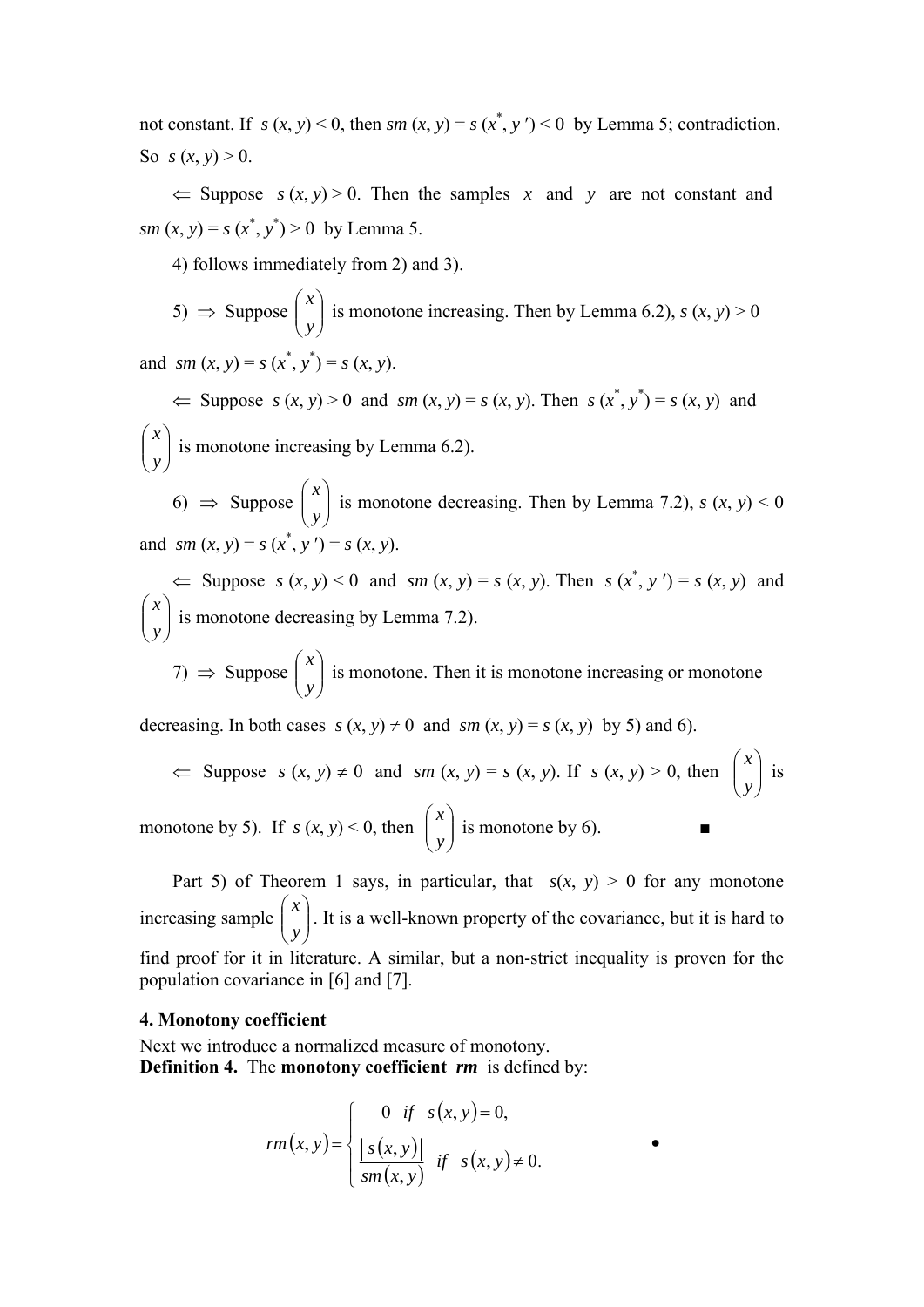The definition is valid due to Theorem 1.2).

When the coefficient  $rm(x, y)$  is closer to 1, then the sample covariance  $s(x, y)$ is closer to the covariance  $s(x^*, y^*)$  of an increasing sample, hence the sample  $\begin{bmatrix} x \\ y \end{bmatrix}$ ⎠  $\setminus$  $\parallel$ ⎝  $\sqrt{ }$ *y x* is more monotone increasing. Similarly, when the coefficient  $rm(x, y)$  is closer to  $-1$ , the sample covariance  $s(x, y)$  is closer to the covariance  $s(x^*, y')$  of a decreasing sample, hence the sample  $\begin{pmatrix} x \\ y \end{pmatrix}$ ⎠  $\setminus$  $\overline{\phantom{a}}$ ⎝  $\big($ *y x* is more monotone decreasing.

**Theorem 2. Properties of the monotony coefficient.** For the two-dimensional sample  $\left| \begin{array}{c} x \\ y \end{array} \right|$ ⎠  $\setminus$  $\overline{\phantom{a}}$ ⎝  $\big($ *y x* the following holds.

- 1)  $|r (x, y)| \le |rm (x, y)| \le 1$  when  $r (x, y)$  is defined.
- **2)**  $rm(x, y) = 1$  if and only if the sample is monotone increasing.
- **3)**  $rm(x, y) = -1$  if and only if the sample is monotone decreasing.

**Proof:** 1) If  $s(x, y) = 0$ , then  $sm(x, y) = 0$  and  $r(x, y) = rm(x, y) = 0$ .

Assume  $s(x, y) \neq 0$ . By Theorem 1.1),  $0 < |s(x, y)| \leq |sm(x, y)| \leq s_x \cdot s_y$ .

So 
$$
\frac{1}{s_x \cdot s_y} \le \frac{1}{|sm(x, y)|} \le \frac{1}{|s(x, y)|}.
$$

Multiply all sides of this inequality by  $|s(x, y)|:$   $\frac{|s(x, y)|}{|s(x, y)|} \leq \frac{|s(x, y)|}{|s(x, y)|}$  $\left| \frac{s(x, y)}{s \cdot s} \right| \le \frac{\left| s(x, y) \right|}{\left| s m(x, y) \right|} \le 1$  $S_{r} \cdot S$ *s x y x y* , which gives  $|r(x, y)| \le |rm(x, y)| \le 1$ .

2)  $\Rightarrow$  Suppose  $rm(x, y) = 1$ . Then  $s(x, y) \neq 0$ ,  $sm(x, y) = |s(x, y)|$ , so *sm* (*x*, *y*) > 0 and by Theorem 1.3),  $s(x, y) > 0$ . Therefore *sm* (*x*, *y*) = *s* (*x*, *y*) and by Theorem 1.5),  $\begin{bmatrix} x \\ y \end{bmatrix}$ ⎠  $\mathcal{L}$  $\overline{\phantom{a}}$ ⎝  $\big($ *y x* is monotone increasing.  $\Leftarrow$  Suppose  $\begin{bmatrix} x \\ y \end{bmatrix}$ ⎠ ⎞  $\parallel$ ⎝  $\sqrt{}$ *y x* is monotone increasing. Then by Theorem 1.5),  $s(x, y) > 0$ and *sm*  $(x, y) = s(x, y)$ . So  $rm(x, y) = \frac{|s(x, y)|}{?}$  $(x, y)$  $\frac{(x, y)}{(x, y)} = 1$  $f(x, y) = \frac{|s(x, y)|}{sm(x, y)} = \frac{s(x, y)}{s(x, y)} =$  $sm(x, y)$ *s x y*  $rm(x, y) = \frac{y(x, y)}{(x - y)} = \frac{y(x, y)}{(x - y)} = 1.$ 

3) ⇒ Suppose  $rm(x, y) = -1$ . Then  $s(x, y) \ne 0$ ,  $sm(x, y) = -|s(x, y)|$ , so *sm* (*x*, *y*) < 0 and by Theorem 1.4),  $s(x, y)$  < 0. Therefore  $sm(x, y) = s(x, y)$  and by Theorem 1.6),  $\begin{bmatrix} x \\ y \end{bmatrix}$ ⎠ ⎞  $\overline{\phantom{a}}$ ⎝  $\big($ *y x* is monotone decreasing.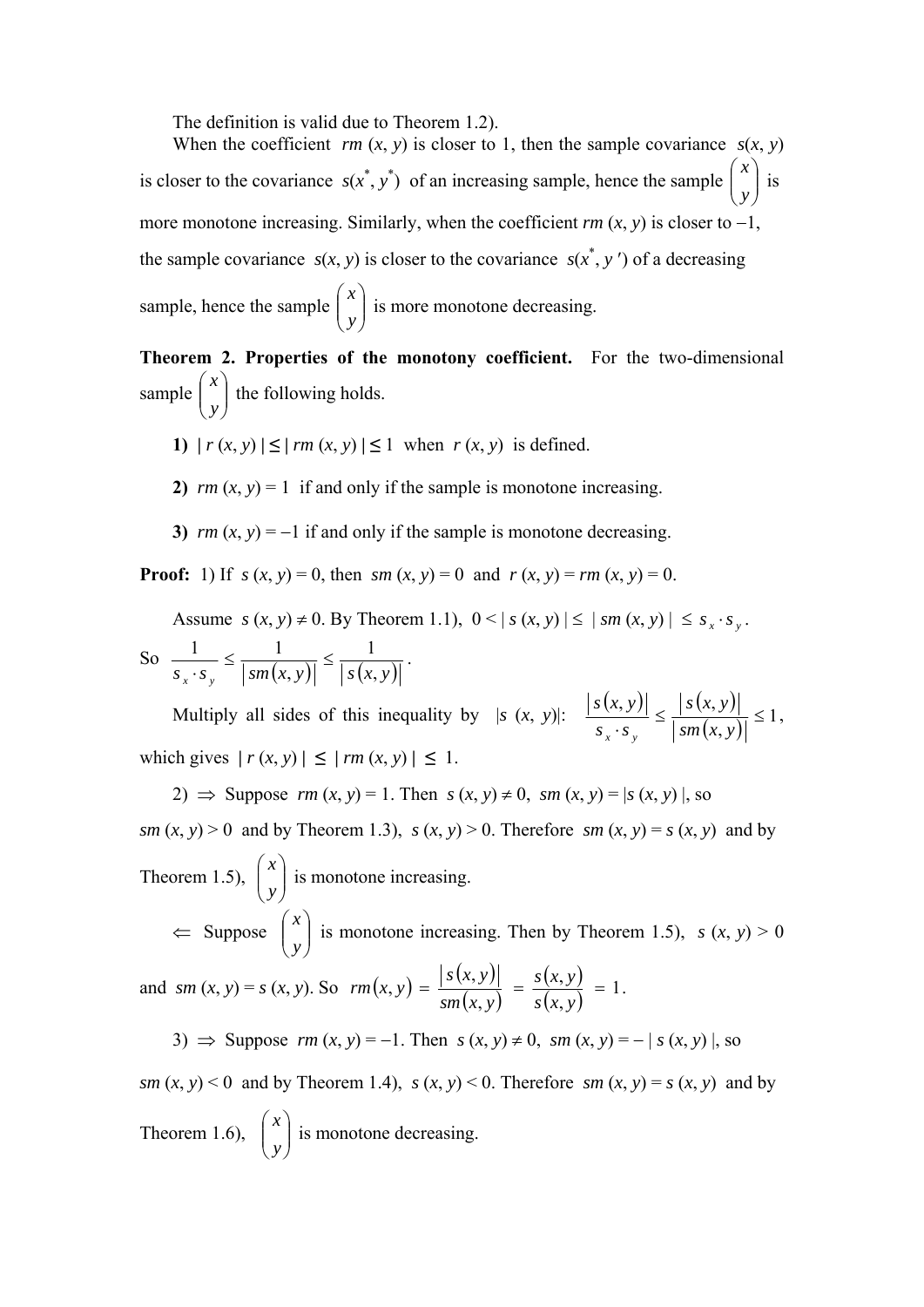$\Leftarrow$  Suppose  $\begin{bmatrix} x \\ y \end{bmatrix}$ ⎠ ⎞  $\parallel$ ⎝  $\big($ *y x* is monotone decreasing. Then by Theorem 1.6),  $s(x, y) < 0$ 

and 
$$
sm(x, y) = s(x, y)
$$
. So  $rm(x, y) = \frac{|s(x, y)|}{sm(x, y)} = \frac{-s(x, y)}{s(x, y)} = -1$ .

**Example 1.** We will calculate the monotony coefficients for the following twodimensional samples.

a) 
$$
\begin{pmatrix} -1 \\ -2 \end{pmatrix}, \begin{pmatrix} -1 \\ 0 \end{pmatrix}, \begin{pmatrix} 0 \\ 1 \end{pmatrix}, \begin{pmatrix} 0 \\ 1 \end{pmatrix}, \begin{pmatrix} 2 \\ 0 \end{pmatrix}.
$$

 $s(x, y) = 0.5 > 0$ .  $x^* = (-1, -1, 0, 0, 2)$ ,  $y^* = (-2, 0, 0, 1, 1)$ ,  $sm(x, y) = s(x^*, y^*) = 1$ . So  $rm(x, y) = \frac{|s(x, y)|}{\sqrt{x}}$  $\frac{x(y)}{(x, y)} = \frac{0.5}{1} = 0.5$ 0.5  $(x, y) = \frac{|s(x, y)|}{sm(x, y)} = \frac{0.5}{1}$  $rm(x, y) = \frac{|\mathcal{F}(x, y)|}{\sqrt{2}} = \frac{0.5}{1.5} = 0.5$ . Compare this with  $r(x, y) \approx 0.3333$ . b)  $\begin{pmatrix} 1 \\ 1 \end{pmatrix}$ ⎠ ⎞  $\overline{\phantom{a}}$ ⎝ ⎛−  $\begin{pmatrix} 1 \\ 1 \end{pmatrix}, \begin{pmatrix} -1 \\ -1 \end{pmatrix}$ ⎠ ⎞  $\parallel$ ⎝  $\big($ − −  $\begin{pmatrix} 1 \\ 1 \end{pmatrix}, \begin{pmatrix} 0 \\ 1 \end{pmatrix}$ ⎠ ⎞  $\parallel$ ⎝  $\big($  $\begin{pmatrix} 0 \\ 1 \end{pmatrix}$ ,  $\begin{pmatrix} 0 \\ 1 \end{pmatrix}$ ⎠ ⎞  $\parallel$ ⎝  $\big($  $\begin{pmatrix} 0 \\ 1 \end{pmatrix}, \begin{pmatrix} 1 \\ -1 \end{pmatrix}$ ⎠ ⎞  $\parallel$ ⎝  $\big($  $\begin{pmatrix} 1 \\ -1 \end{pmatrix}, \begin{pmatrix} 1 \\ -1 \end{pmatrix}$ ⎠ ⎞  $\overline{\phantom{a}}$ ⎝  $\big($ −1  $\begin{bmatrix} 1 \\ . \end{bmatrix}$ .

*s* (*x*, *y*) = − 0.4 < 0. *x*<sup>\*</sup> = (−1, −1, 0, 0, 1, 1), *y'* = (1, 1, 1, −1, −1, −1),  $sm(x, y) = s(x^*, y') = -0.8.$ 

So 
$$
rm(x, y) = \frac{|s(x, y)|}{sm(x, y)} = \frac{0.4}{-0.8} = -0.5
$$
. Compare this with  $r(x, y) \approx -0.4082$ .

The sample a) is positively correlated, hence mostly increasing, and the sample b) is negatively correlated, hence mostly decreasing.

**Example 2.** The sample 
$$
\begin{pmatrix} 0.01 \\ 100 \end{pmatrix}
$$
,  $\begin{pmatrix} 1 \\ 1 \end{pmatrix}$ ,  $\begin{pmatrix} 100 \\ 1 \end{pmatrix}$  is monotone decreasing. So

*rm* (*x*, *y*) = −1. But *r* (*x*, *y*) ≈ − 0.35099 and the coefficient of determination  $r^2$  (*x*, *y*) ≈  $\approx 0.12 = 12\%$ . The traditional analysis of these data that uses the Pearson's coefficient will not recognize the dependence between the two variables, since the value of 0.35099 is small. But the monotony coefficient reflects the dependence; this dependence can be modelled by the function  $y = \frac{1}{x}$ . The relationship becomes linear after a logarithmic transformation but it is a non-trivial task to find a suitable transformation

**Example 3.** Consider two samples: 
$$
\begin{pmatrix} 0.5 \\ -1 \end{pmatrix}
$$
,  $\begin{pmatrix} 0.8 \\ -0.01 \end{pmatrix}$ ,  $\begin{pmatrix} 1.1 \\ -0.05 \end{pmatrix}$ ,  $\begin{pmatrix} 1.4 \\ 0.35 \end{pmatrix}$ ,  $\begin{pmatrix} 1.7 \\ 0.34 \end{pmatrix}$ ,  $\begin{pmatrix} 2 \\ 1 \end{pmatrix}$ 

and  $\begin{bmatrix} 0.5 \\ -1 \end{bmatrix}$ ⎠ ⎞  $\overline{\phantom{a}}$ ⎝  $\big($  $\begin{pmatrix} 0.5 \\ -1 \end{pmatrix}, \begin{pmatrix} 0.8 \\ 0.199 \end{pmatrix}$ ⎠ ⎞  $\parallel$ ⎝  $\sqrt{}$  $\binom{0.8}{0.199}, \binom{1.1}{-0.9}$ ⎠ ⎞  $\parallel$ ⎝  $\big($  $\begin{pmatrix} 1.1 \\ -0.9 \end{pmatrix}, \begin{pmatrix} 1.4 \\ 0.9 \end{pmatrix}$ ⎠ ⎞  $\parallel$ ⎝  $\sqrt{}$  $\binom{1.4}{0.9}$ ,  $\binom{1.7}{0.2}$ ⎠  $\setminus$  $\parallel$ ⎝  $\big($  $\begin{pmatrix} 1.7 \\ 0.2 \end{pmatrix}, \begin{pmatrix} 2 \\ 1 \end{pmatrix}$ ⎠  $\setminus$  $\vert$ ⎝  $\sqrt{2}$ 1 2 . These are the corresponding graphs: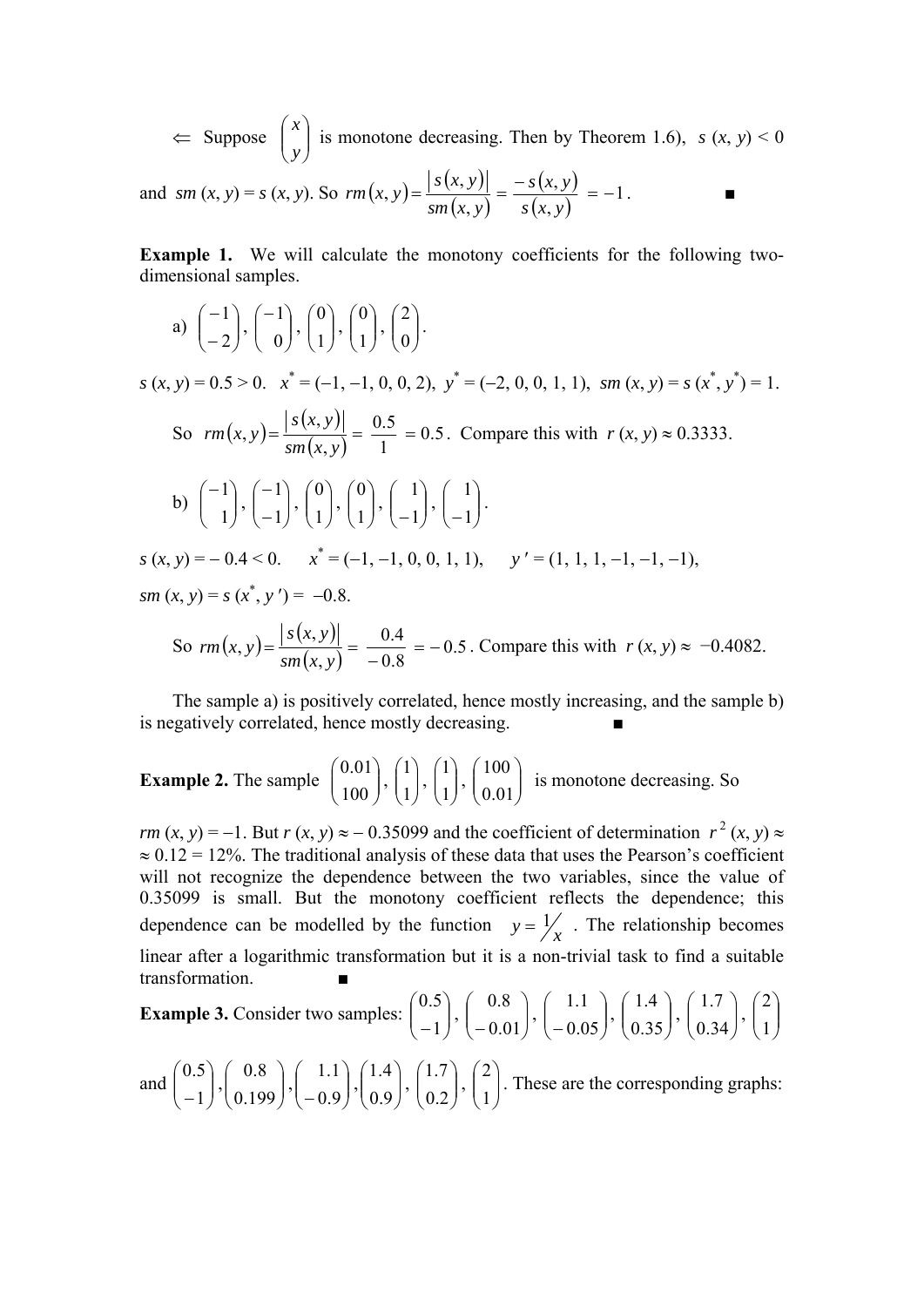Figure.

Neither of the samples is monotone but intuitively Sample 1 has more monotony than Sample 2. After converting both  $x$  and  $y$  values to ranks we get the same table for both samples:

### Table.

The Spearman's correlation coefficient for each sample equals  $(31)/(35) \approx 0.886$ . The Kendall's correlation coefficient for each sample equals  $(11)/(15) \approx 0.733$ . So these coefficients do not reflect the difference in the monotony of the samples. But the monotony coefficient *rm* does: for the first sample *rm* is approximately 0.991 and for the second sample *rm* is approximately 0.766. Both samples are mostly increasing but the monotony coefficient of the first sample is closer to 1 showing that the first sample is more monotone.

The relation between the monotony and Pearson coefficients is described in Theorem 3 below.

**Definition 5.** Suppose  $\begin{bmatrix} x_1 \\ y_1 \end{bmatrix}, \begin{bmatrix} x_2 \\ y_2 \end{bmatrix},..., \begin{bmatrix} x_n \\ y_n \end{bmatrix}$ ⎠ ⎞  $\Big\}$ ⎝  $\big($  $\overline{\phantom{a}}$ ⎠ ⎞  $\overline{\phantom{a}}$ ⎝  $\sqrt{2}$  $\sqrt{2}$ ⎠  $\setminus$  $\overline{\phantom{a}}$ ⎝  $\big($ *n n y x y x y*  $\left[ x_1 \right]_2 \left[ x_2 \right]_2 \ldots$ 2 2 1  $\left[\begin{array}{c}1\end{array}\right], \left[\begin{array}{c}1\end{array}\right], \ldots, \left[\begin{array}{c}1\end{array}\right]$  is a two-dimensional sample.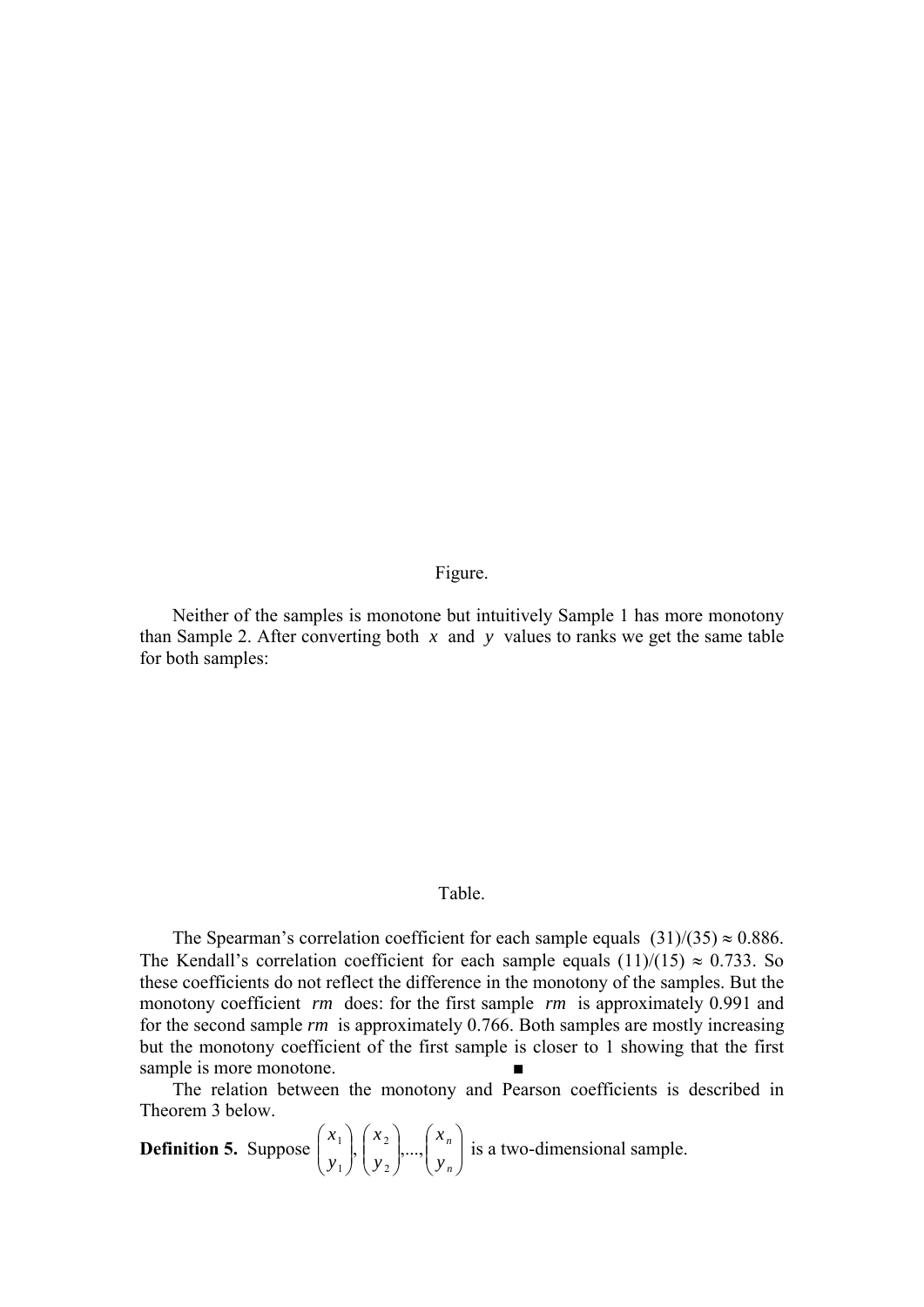The samples *x* and *y* are said to have a **linear relation** if for some numbers *a* and *b*, the following holds:

 $y_i = a + b x_i$  for all  $i = 1, 2, ..., n$  or  $x_i = a + b y_i$  for all  $i = 1, 2, ..., n$ .

This linear relation is called **positive** if  $b > 0$  and **negative** if  $b < 0$ .

**Theorem 3. Relation to the Pearson correlation.** For the two-dimensional sample  $\sqrt{2}$ ⎠ ⎞  $\parallel$ ⎝  $\big($ *y x* the following holds.

**1)** If  $s(x, y) > 0$ , then

*rm*  $(x, y) = r(x, y) \Leftrightarrow x^*$  and  $y^*$  have a positive linear relation.

**2)** If  $s(x, y) < 0$ , then

*rm*  $(x, y) = r(x, y) \Leftrightarrow x^*$  and *y'* have a negative linear relation.

**3)** If  $s(x, y) = 0$ , then  $rm(x, y) = r(x, y) = 0$ .

**Proof:** 1) Suppose  $s(x, y) > 0$ . Then  $rm(x, y) = \frac{|s(x, y)|}{\sqrt{2}}$  $(x, y)$  $(x, y)$  $(x^*, y^*)$ ՝,  $f(x, y) = \frac{|s(x, y)|}{sm(x, y)} = \frac{s(x, y)}{s(x^*, y)}$  $sm(x, y)$ *s x y*  $rm(x, y) = \frac{S(x, y)}{(x, y)} = \frac{S(x, y)}{(x, y)}$ . So

$$
rm (x, y) = r (x, y) \Leftrightarrow \frac{s(x, y)}{s(x^*, y^*)} = \frac{s(x, y)}{s_x \cdot s_y} \Leftrightarrow s(x^*, y^*) = s_x \cdot s_y \Leftrightarrow s(x^*, y^*) = s_{x^*} \cdot s_{y^*}
$$

 $\Leftrightarrow r(x^*, y^*) = 1 \Leftrightarrow x^*$  and  $y^*$  have a positive linear relation, according to the property of the Pearson correlation.

2) Suppose 
$$
s(x, y) < 0
$$
. Then  $rm(x, y) = \frac{|s(x, y)|}{sm(x, y)} = \frac{-s(x, y)}{s(x^*, y')}$ . So  
\n $rm(x, y) = r(x, y) \iff \frac{-s(x, y)}{s(x^*, y')} = \frac{s(x, y)}{s_x \cdot s_y} \iff s(x^*, y') = -s_x \cdot s_y \iff$ 

 $\Leftrightarrow$   $s(x^*, y') = -s_{x^*} \cdot s_{y'} \Leftrightarrow r(x^*, y') = -1 \Leftrightarrow x^*$  and  $y'$  have a negative linear

relation, according to the property of the Pearson correlation.

3) If  $s(x, y) = 0$ , then by the definitions  $rm(x, y) = 0$  and  $r(x, y) = 0$ .

Theorem 3 shows that the monotony and Pearson coefficients of  $\begin{bmatrix} x \\ y \end{bmatrix}$ ⎠ ⎞  $\overline{\phantom{a}}$ ⎝  $\sqrt{2}$ *y x* are equal

when the ordered versions of *x* and *y* have a linear relation, and in the trivial case of no correlation.

## **5. The population monotony coefficient**

In the previous sections we dealt with a sample measure of monotony. Here we briefly describe the population version of this measure.

In this section we fix a probability space. For random variables *X* and *Y* denote *F x* the distribution function of *X*, *Cov* (*X*, *Y*) the covariance and  $\rho$  (*X*, *Y*) the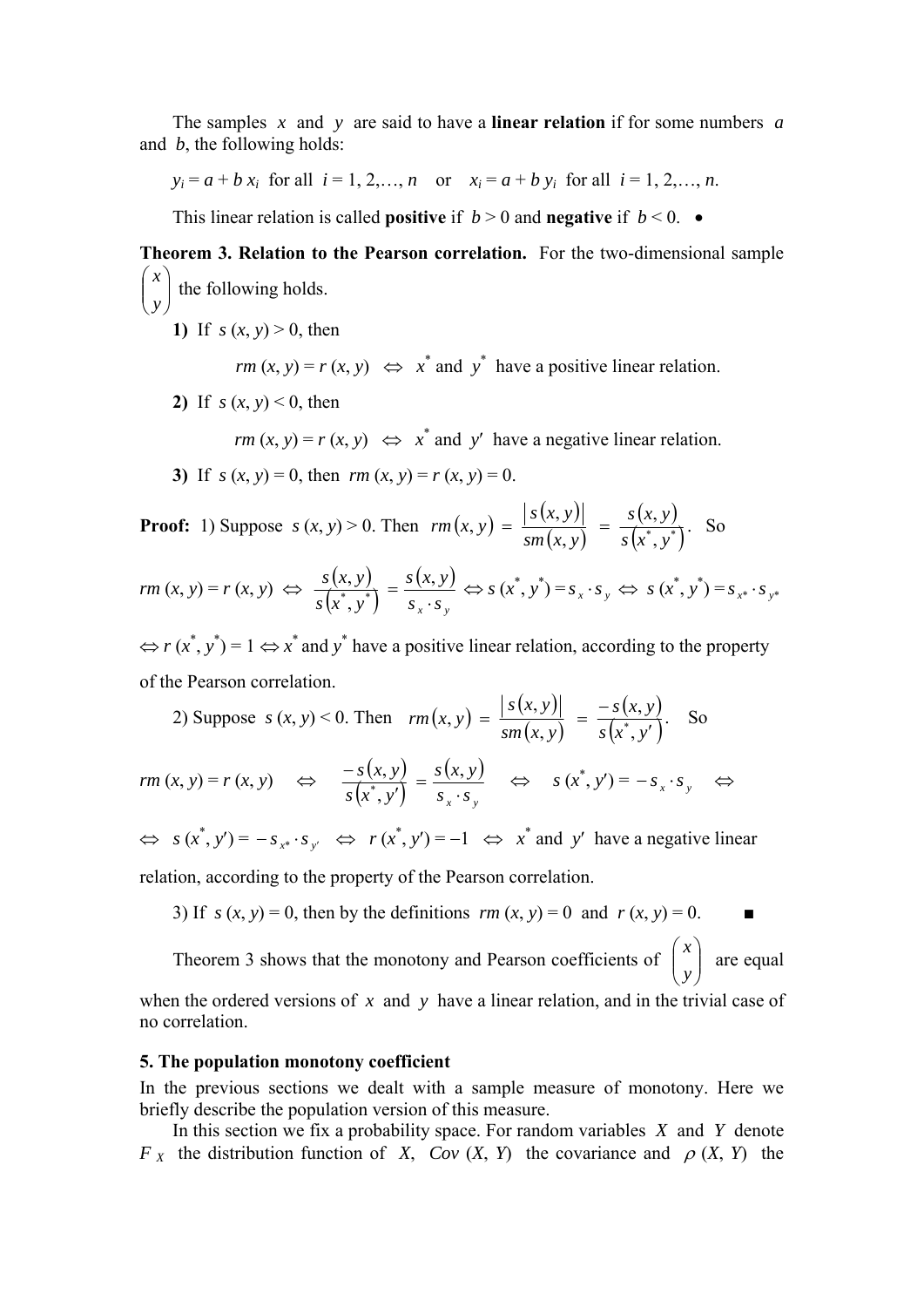Pearson correlation coefficient of *X* and *Y*. Denote *U* a random variable with the uniform distribution on [0, 1].

**Definition 6.** For the random variable *X* denote  $X^* = F_X^{-1}(U)$  and  $X' = F_X^{-1}(1-U)$ . •

The random variables  $X, X^*$  and  $X'$  have the same distribution function. **Definition 7.** Suppose *X* and *Y* are random variables.

**1)** The **monotone covariance** *Covm* of *X* and *Y* is defined by:

$$
Covm(X, Y) = \begin{cases} Cov(X^*, Y^*) & \text{if } Cov(X, Y) > 0, \\ 0 & \text{if } Cov(X, Y) = 0, \\ Cov(X^*, Y') & \text{if } Cov(X, Y) < 0. \end{cases}
$$

**2)** The **monotony coefficient**  $\rho$  *m* of *X* and *Y* is defined by:

$$
\rho m(X,Y) = \begin{cases} 0 & \text{if } Cov(X,Y) = 0, \\ \frac{|Cov(X,Y)|}{Covm(X,Y)} & \text{if } Cov(X,Y) \neq 0. \end{cases}
$$

Thus, the population and sample versions of the monotony coefficient are defined in similar ways.

•

**Theorem 4. Relation to the population Pearson correlation.** For the random variables *X* and *Y* the following holds.

**1)** If  $Cov(X, Y) > 0$ , then

 $\rho m$  (*X*, *Y*) =  $\rho$  (*X*, *Y*)  $\Leftrightarrow$  there exist numbers *a* and *b* > 0, such that for all  $x \in \mathbb{R}$ ,

$$
F_X(x) = F_Y(a+bx).
$$

**2)** If  $Cov(X, Y) \leq 0$ , then

 $\rho m$  (*X*, *Y*) =  $\rho$  (*X*, *Y*)  $\Leftrightarrow$  there exist numbers *a* and *b* < 0, such that for all  $x \in \mathbb{R}$ ,

$$
F_X(x) = 1 - F_Y(a + bx).
$$

**3)** If  $Cov(X, Y) = 0$ , then  $\rho m(X, Y) = \rho(X, Y) = 0$ .

In particular, Theorem 4 implies the equality of the monotony and Pearson coefficients when each of the variables *X* and *Y* has a normal distribution. This is consistent with one of the seven postulates stated in [8] for a measure of dependence of two random variables.

For the uniform distribution on the unit triangle these coefficients are different as the following example shows.

**Example 4.** Suppose the joint density function of the random variables *X* and *Y* is

given by:  $f(x, y)$  $\overline{a}$  $f(x, y) = \begin{cases} 2 & \text{if} \quad 0 \leq x \leq y \leq 1, \\ 0 & \text{otherwise.} \end{cases}$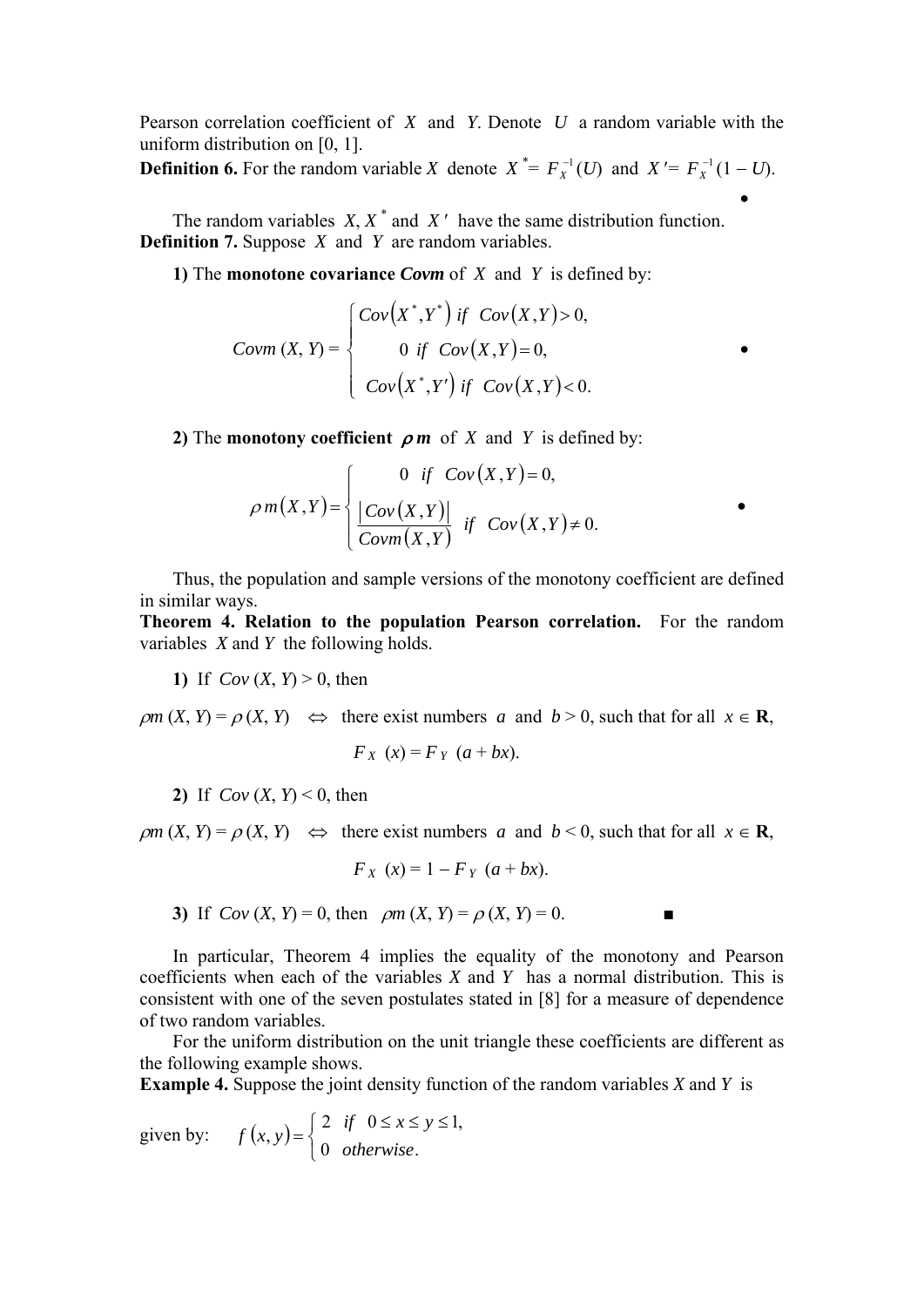Then the Pearson correlation  $\rho$  (*X*, *Y*) = 0.5 and the population monotony coefficient  $\rho m (X, Y) = \frac{2}{32 - 9\pi} \approx 0.5368.$ 

**Example 5.** Suppose *X* and  $\varepsilon$  are independent random variables, each with the standard normal distribution, and  $Y = (X + \varepsilon)^3$ .

Then 
$$
\rho(X, Y) = \frac{3}{\sqrt{30}} \approx 0.5477
$$
 and  $\rho m(X, Y) = \frac{1}{\sqrt{2}} \approx 0.7071$ .

## **6. Discussion**

The Pearson's correlation coefficient measures only linear dependence. In order to apply it, one needs to check the scatterplot for the data first. For example, if one is looking for relationships between 50 random variables, there are  $(50 \times 49)/2 = 1225$ scatterplots to check, which is quite time consuming. Besides conclusions from a scatterplot can be subjective: some people will see a linear relationship and others will not.

To apply the monotony coefficient *rm*, one does not need to look at the scatterplot. In the example with 50 random variables it is enough to compare 1225 numbers and select the ones with large absolute values (a computer can quickly do that); they will correspond to the pairs of random variables with high degrees of monotone dependence. The monotony coefficient applies to a larger class of dependencies than the class of linear dependencies.

The monotony coefficient is a tool that can be applied to samples in order to find dependencies between random variables; it is especially useful in finding couples of dependent variables in a big dataset of many variables. It helps stating hypotheses about data but not testing hypotheses, since the distribution of the monotony coefficient is unknown.

Comparison of the monotony coefficient *rm* with the Spearman's and Kendall's correlation coefficients shows that *rm* more accurately describes the degree of monotony in a relationship and it is more appropriate for continuous data, since it does not use ranks.

The population monotony coefficient  $\rho m$  (*X*, *Y*) is also more appropriate for continuous random variables. It is defined in a more constructive way than the measures  $\rho^*$  and  $m_{xy}$  described in the introduction. For some bivariate distributions <sup>ρ</sup>*m* can be calculated explicitly as in Examples 4 and 5. Such explicit calculation is not possible when the product  $F_X^{-1}(u) \cdot F_Y^{-1}(u)$  cannot be integrated explicitly. In this case it still can be integrated by numerical methods and ρ*m* can be evaluated approximately.

The authors are planning to do further research on the population monotony coefficient and present the results in next paper, which will potentially describe properties of the population monotony coefficient (similar to the ones in Theorem 2), more examples of the monotony coefficients for bivariate distributions and proofs of Theorem 4 and Examples 4, 5.

### **Acknowledgements**

The authors wish to thank the referees and the editor for their valuable comments and suggestions.